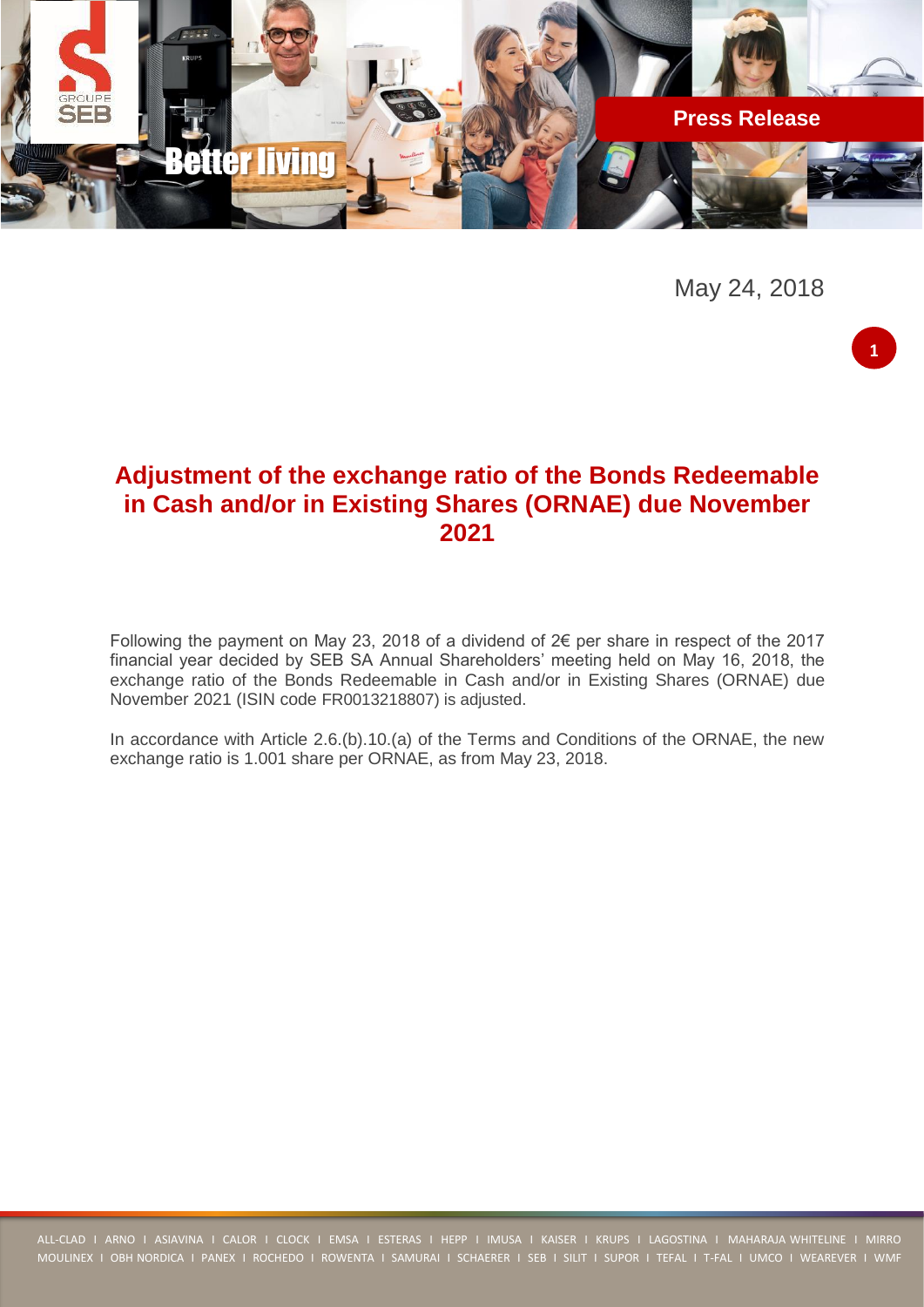

### *On a like-for-like basis (LFL) – Organic*

The amounts and growth rates at constant exchange rates and consolidation scope in a given year compared with the previous year are calculated:

using the average exchange rates of the previous year for the period in consideration (year, halfyear, quarter);

**GLOSSARY** 

- on the basis of the scope of consolidation of the previous year.
- This calculation is made primarily for sales and Operating Result from Activity.

#### *Operating Result from Activity (ORfA)*

Operating Result from Activity (ORfA) is Groupe SEB's main performance indicator. It corresponds to sales minus operating costs, i.e. the cost of sales, innovation expenditure (R&D, strategic marketing and design), advertising, operational marketing as well as commercial and administrative costs. ORfA does not include discretionary and non-discretionary profit-sharing or other non-recurring operating income and expense.

#### *Adjusted EBITDA*

Adjusted EBITDA is equal to Operating Result from Activity minus discretionary and non-discretionary profit-sharing, to which are added operating depreciation and amortization.

#### *Net debt – Net indebtedness*

This term refers to all recurring and non-recurring financial debt minus cash and cash equivalents as well as derivative instruments linked to Group financing having a maturity of under one year and easily disposed of. Net debt may also include short-term investments with no risk of a substantial change in value but with maturities of over three months.

#### *Operating cash flow*

Operating cash flow corresponds to the "net cash from operating activities / net cash used by operating activities" item in the consolidated cash flow table, restated from non-recurring transactions with an impact on the Group's net debt (for example, cash outflows related to restructuring) and after taking account of recurring investments (CAPEX).

*This press release may contain certain forward-looking statements regarding Groupe SEB's activity, results and financial situation. These forecasts are based on assumptions which seem reasonable at this stage but which depend on external factors including trends in commodity prices, exchange rates, the economic environment, demand in the Group's large markets and the impact of new product launches by competitors.*

*As a result of these uncertainties, Groupe SEB cannot be held liable for potential variance on its current forecasts, which result from unexpected events or unforeseeable developments.*

*The factors which could considerably influence Groupe SEB's economic and financial result are presented in the Annual Financial Report and Registration Document filed with the* Autorité des Marchés Financiers*, the French financial markets authority. The balance sheet and income statement included in this press release are excerpted from financial statements consolidated as of December 31, 2017 examined by SEB SA's Statutory Auditors and approved by the Group's Board of Directors, dated February 26, 2017.*